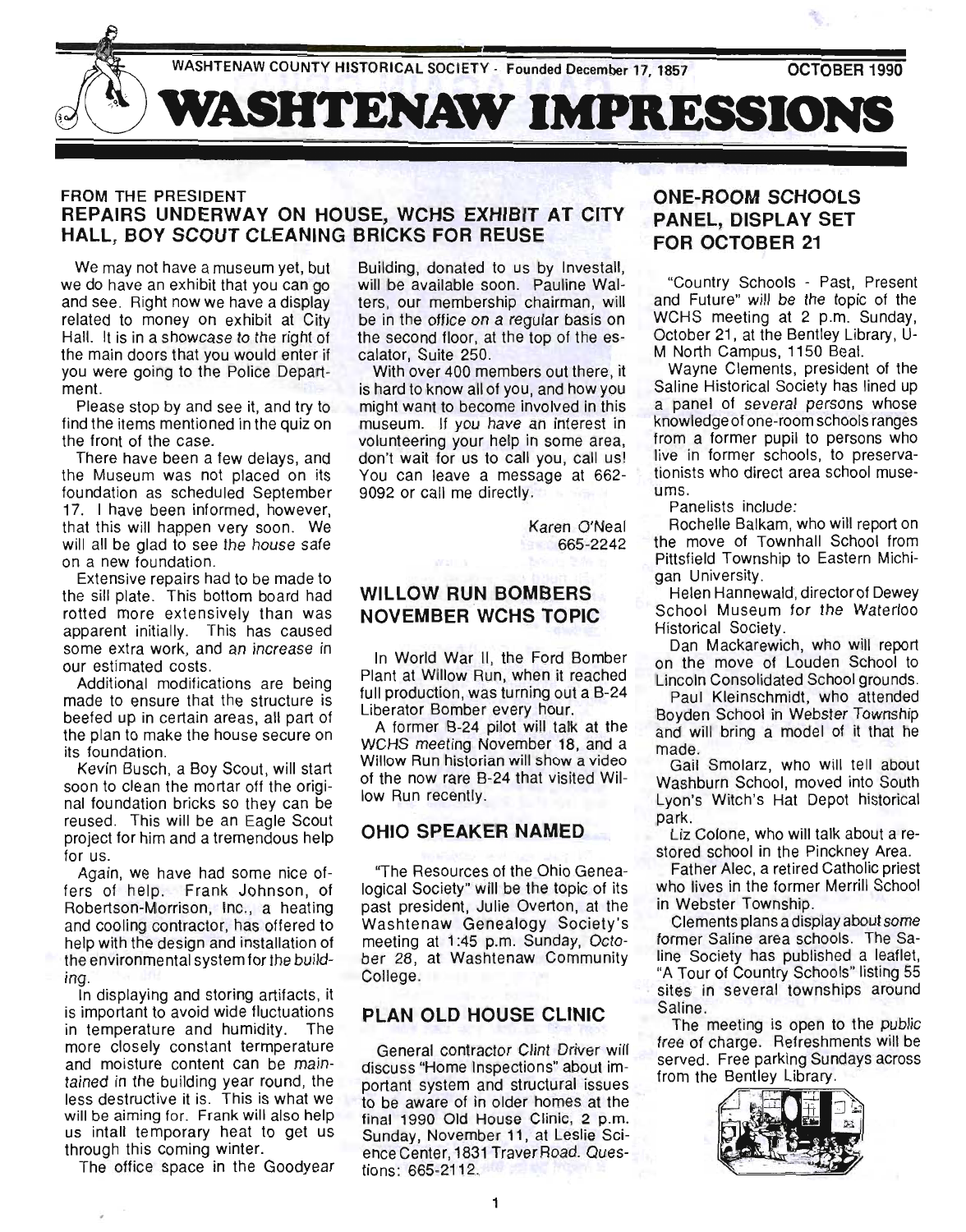# **COUNTY PARKS RESTORATION: PARKER MILL CAN AGAIN GRIND GRIST**

Water-powered mills to saw their wood and grind their grain were a priority for early settlers, here and elsewhere.

Washtenaw's rivers and streams once turned an estimated 40-50 mills. Little or no trace remains of most of them

Happily, at least one nineteenth century county mill has been restored to working order and the public can see corn ground into meal there on weekends this fall through October.

That is Parker Mill on Fleming Creek on Geddes Road, just east of Dixboro Road, now a county park which WCHS visited in September for a guided tour.

Matt Heumann, county parks naturalist and interpreter demonstrated milling, and Nelson Meade, president of the Washtenaw County Parks and Recreation Commission from its inception in 1973 until 1987, now vicepresident, spoke about its development.

"You can tell mills were not designed for crowds," Heumann commented as he invited everyone to crowd into the mill building.

''The Parker grist mill was built in 1873-75. It was originally designed to be a small family-used processing facility for corn. It evolved over the decades to become a commercial mill which finally ended operation about 1959 or so," Heumann said.

''The story varies as to why they stopped, partly because nobody wanted to run it anymore; also because something came through the headrace and jammed up the turbine."

"William Parker and his wife came over from England in 1863, bought some land and settled in the area."

"At that time you could get milling done elsewhere in the area. The Geddes family had a huge complex of mills just above where the Dixboro Road dam is now."

"They had several types of mills there over a period of years- sawmills, grist mills, cement mills. However, in the late 1860s or so, the Geddes flour mill went out of business, probably by fire."

"That left people short of a milling facility so they came up with the idea of using this site. It's well suited for a mill- it has a source of water, it has elevation change, it has raw materials and there was a ruin of the old Flem-



Parker Millin undated photograph. Cider mill on left, grist mill on right.

ing sawmill from the 1820s, so they other farmer or friend of the family. knew a mill had operated there be- Either the people were paying money

water power because we do not have outright." a mill pond. Back a few years ago a "This is actually two mills in one flash flood came down and took out here. What happened next depended what was left of the old wooden-beam on whether it was corn or wheat. If it dam just on the other side of the was wheat, it was a more complicated roadway." process."

motor that has been cleverly rigged hopper and down through into the corn up to simulate a soft (slow) start, stone. It would then get ground, go

not produce a commercial product would carry the grain up from the meal here. In order to have a commercial hopper to fall by gravity through the product we would have to mill daily, floor into a corn bolter or sifter. That is keeping all the belts and sifters mov- about one-third the size of the wheat ing, so that little mouse and insect sifter. Then it was bagged." surprises didn't creep into the sys- "If it were wheat, more had to be

cannot keep the system clean. In smutter-separator or cleaner, where fact, it takes me about three days of stones, dirt, smut mold, chaff and such milling here to quit getting little 'car- were separated out of it and blown out away seeds' in the flour." a chute to the outside."

and insects find their way in, spider hooked-up pipes through a hole in the webs are in the system. We will floor and down into the wheat stone probably never have an ongoing busi- below where it was ground, went into ness. We look at it as a demonstra- a hopper, came up the wheat elevator tion mill so that you can see how it and into this great big long sifter (the was done." size of a room in a house.)"

wooden walkway where there was different oil content, instead of using a originally a short loading dock. Wag- screen sifter like they can for corn ons would back down the hillside to meal, they used a French silk sifter." unload grain. "We don't operate the wheat ma-

It might be for the Parker family or an- wear and tear, its a more complicated

fore." to have the grain ground or a percent "Currently we do not operate off of the product or maybe selling grain

"Now we operate off an electric "If it was corn it would go into a much as you would get with water." into a hopper where elevators-great "The other big difference is we do big long belts with little cups on them

·tem." done with it. First it went into a hopper "If you do not operate daily, you or bin or sometimes directly into the

"If you even stop for two days, mice ''Then it went through various hand

Visitors now enter the mill on a "Because wheat is finer and has a

"It would be brought in and weighed. chinery because it involves a lot more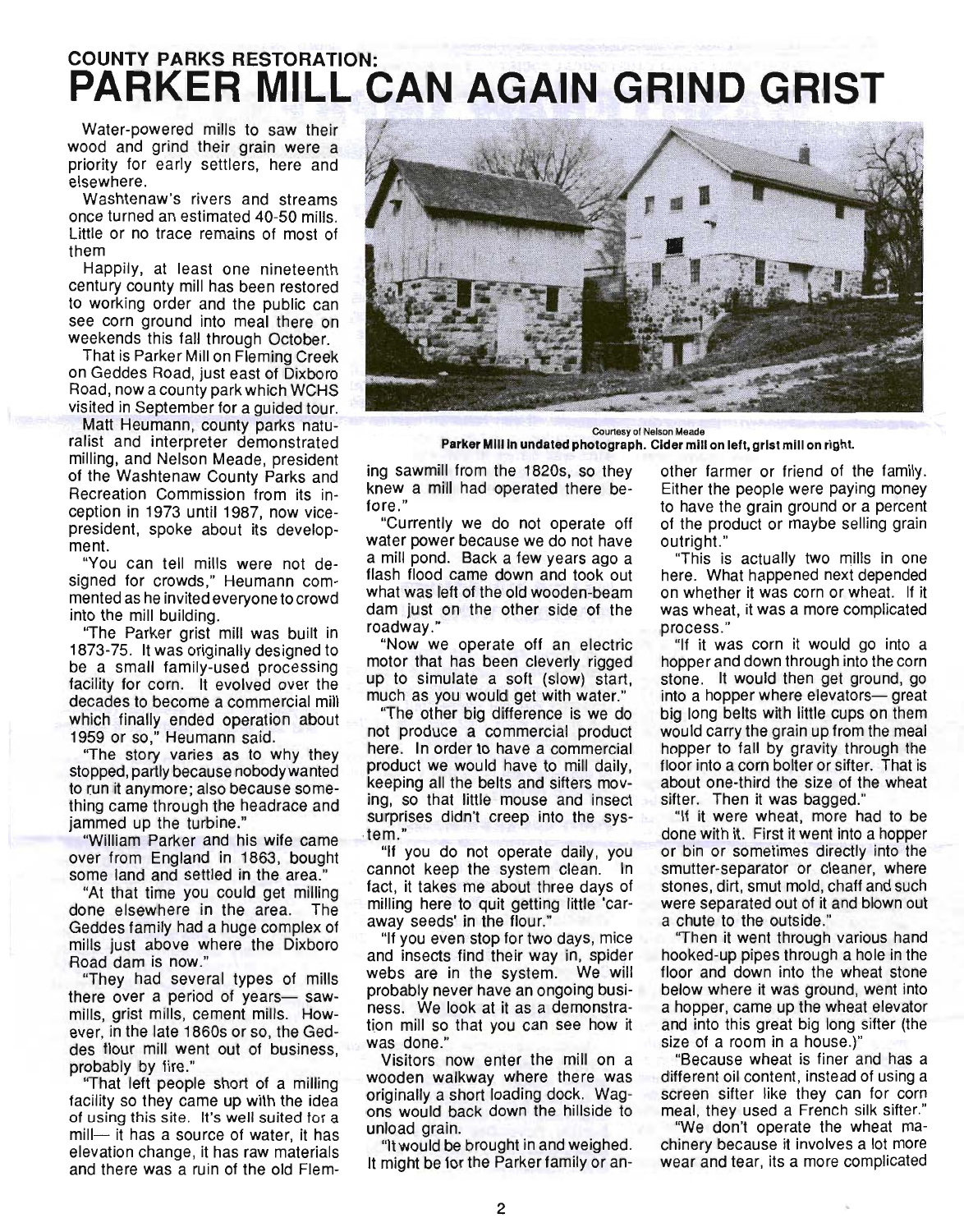kind of thing, and the materials are a little more fragile."

"So when we operate the mill now for demonstration purposes it's for production of corn flour, corn meal and cracked corn. These are all produced at the same time whether you want them or not. They are different grades."

"The finer grade will settle out first, then coarser until its cracked corn that doesn't get ground up. So you have different chutes taking the different grades or products."

"The mill was renovated by the county parks and recreation commission. Most of the machinery in here though did not require much in the way of renovation."

"It required cleaning, refitting, reoiling. Most of the restoration done here had to do with structural improvements to the building— putting in a floor that you wouldn't fall through, putting outside planking back, restoring the roof to its original condition."

"The amazing part about this mill was it was basically functional when it shut down, with the exception of a block turbine. We were lucky to have it because it was used until recently."

"I mentioned this is two separate mills. They both operate off a central drive shaft. There is great speculation that part of this shaft, perhaps this angular part, is pre-Civil War and probably some leftover hardware from the original Fleming sawmill."

"There were several bits and pieces of things found by the Parkers in the old foundation and lower levels that were left over from the sawmill."

"This is the only angular shaft in the entire building. All the others seem to have been turned and tooled. This is a rather primitive cast sort of thing, so I suspect this is old."

"The center shaft goes down two stories to a drive gear and it is connected by the turbine gear to a set of wheels."

"If I wanted to operate different sides of the mill I can do it independently or together. Above me, behind the beam, are a couple of big handles. Those are clutches from back when clutches were simple."

"All you have to do is pull out a wooden block, throw a clutch, drop a gear, lock it back up and you have activated one side of the mill or the other."

"Since you already have this power, you might as well make use of it. A bare wheel over in the corner once took power to the other (Cider) building."

''You can also operate a lathe off this. In fact, a lot of the woodwork in the old house-turned spindles, trimwork-was processed in this building using hardwood from the site."

"The floodplain of Fleming Creek is full of great hardwoods-ash, oak, hickory, black walnut, white walnut (called butternut) and hackberry."

''This building used to be four feet lower than it is now. In 1924 when Geddes Road was moved from where it is now to right against the building, the road was higher and it was causing a lot of damage to the building, so they hand-jacked the building up four feet and put some new wall and foundation under it."

# **STONES: DIFFERENCE IS IN THE GROOVES**

"People call me up, every now and then, saying they found a millstone out in the field," Matt Heumann, Washtenaw County Parks naturalist and interpreter, said. "Of course,

you go out there and it is usually a grinding stone, a big round sandstone with a square hole in the center for grinding or sharpening tools."

"As a rule, a millstone would be banded and they always have pieshaped grooves coming off to feed. out the flour."

"Only once have I seen a milling stone sitting out somewhere, and it was right next to water."

"That took things out of alignment with the other building. There is a great difference of opinion as to how long the cider operation took place in the other building. I doubt they made cider there very many years. Apple blight hit the area and put them out of business."

"We are working the mill at a little slower rpm than originally, probably, because it cuts down on war and tear and people don't get quite as frightened as when the whole building shakes."

''You also had a glacial terrain that provided all the field stone and sand and gravel that you could ever need

for masonry work. It was really a fantastic location for a mill. Most things could be gotten from the site."

"Back in those days, if you broke down, you didn't run down to Ann Arbor Implement and get a repair piece. These things had to be made simple and easy to repair without much down time."

"It wasn't a matter of `my mill is not running today, so I'll go to the store and get bread' because you didn't always have that option."

He (Mr. Heumann) dumped some big bags of corn into the hopper and explained it takes about three big bags just to fill the system from one end to the other.

"You have 50-75 conveyor cups, two or three hoppers. Even to do a little run like today, where we'll actually be producing flour for about ten minutes, you need 6-7 bushels of corn. The wheat system is even bigger."

"What I do to cut down on wear and tear on the stones is for the rest of the season I take the stuff we already have and sift it over and over."

A woman in the audience rememberd her father brought buckwheat to Parker Mill during the Depression to have pancake flour made. A man who used to live three or four miles north recalled bringing buckwheat to the mill and selling it.

''''When we took over this place and came into it the first day, there must have been three to four inches of buckwheat hulls all over this floor. Buckwheat flour was one of the popular items that was produced here," Heumann said.

The group then moved downstairs to the main processing floor, where the stones are. There are actually four different floors. Right under the center floor panel, where a lot of the group were standing, is a 10-12 foot drop where the headrace comes in from Fleming Creek above the former mill dam.

There was a small mill pond, enough to raise the water level to come in through the mill.

"If you are walking along the sidewalk under the bridge, going over to the north side where the blue post is with a little sign on it, the headrace entrance is right below that."

"It has been moved 40-50 feet with the realignment of the road, but the stonework is pretty much original and they have added a little to it to keep it historical looking."

"Directly below the stones, on a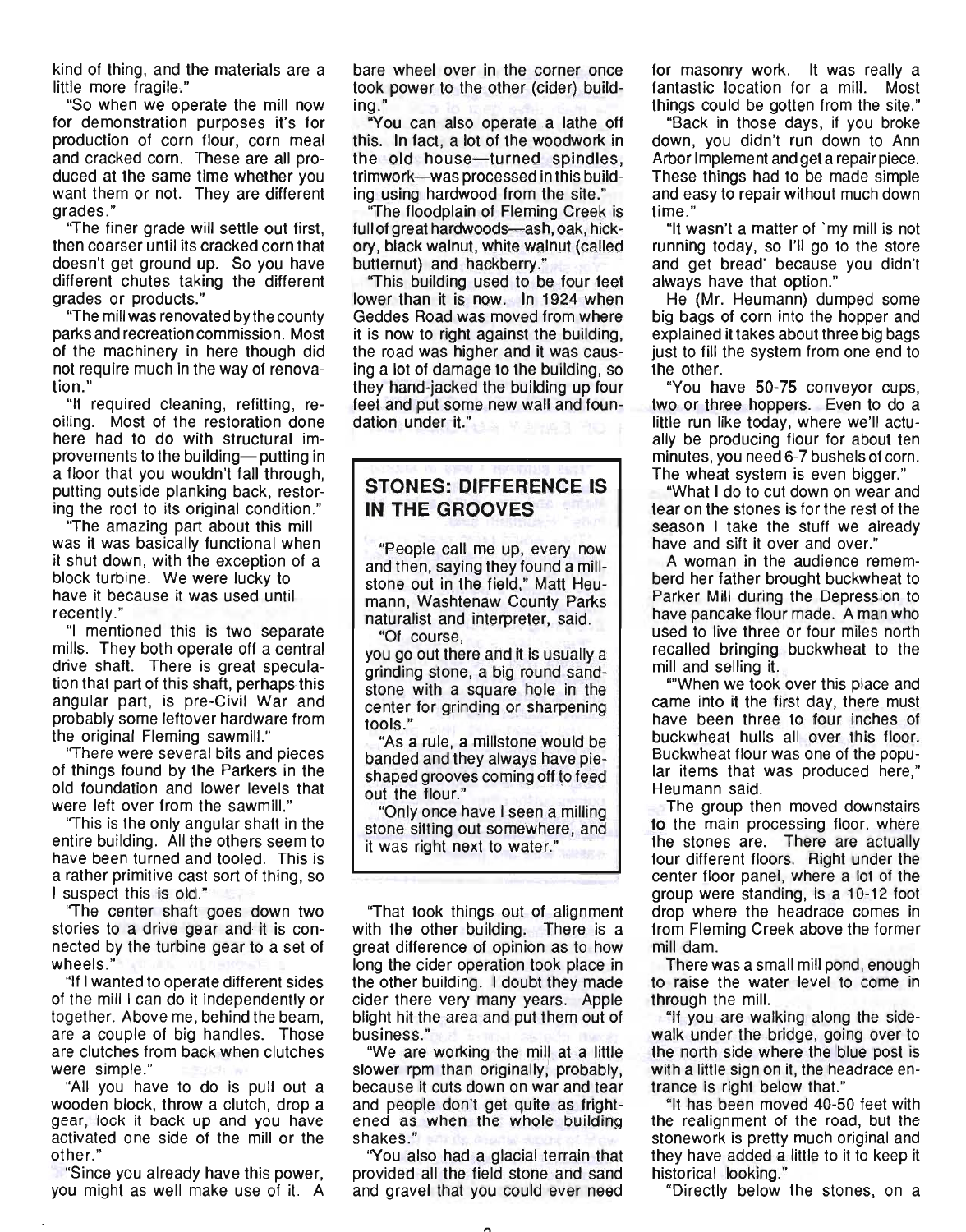lower level, is a big drive gear and set of clutches. By lowering or raising these clutches you can engage either of these two stones."

''The wheel that controls the power, called the gate control, looks like a little ship's wheel. It goes down two floors, opens up a little chute, and there's a metal turbine down below that lets water go through and turns everything on."

"Now instead of turning the wheel, I run over here and throw the electric switch. The effect is about the same, you just don't hear running water."

"The stones themselves are very complicated things. They are made up of two great big stones. The top one is the running stone that actually turns. It looks like a great big stone doughnut with a metal band across it. Beneath it is a fixed stone that stays put."

"The grain goes into the center of the top stone and between the two stones. You lower and raise the stones according to the grade of grinding you want to do."

"To help the grain get out, so it just doesn't cake up in there and get stuck, there are a set of grooves radiating outward. On one stone they slant in one direction, on the other stone they slant the other direction."

"As they turn, they scissor the grain right out where it goes through a little chute between the casing and the stone and drops into a hopper at the base of each of these elevator systems."

''Then it goes upstairs in these conveyor cups and is tossed over centrifugally and comes down through the sifter."

"Every now and then the stones needed redressing. That means you had to hoist the top stone up with a winch and get in there and re-chisel the grooves."

''This was an easy task for William Parker to do because he'd had experience as a stone mason in England. It is alot of work, though, which is why I try not to do grinding any more than I have to, and I'm resifting quite a lot."

"The stones in themselves are very complicated things, not just in that they move and grind but they are actually made up of lots of smaller stones ."

"Each one of those stones is a great big pie of French quartzite. It probably came as ballast in a ship, although it was specifically intended for a milling stone."

"I have mentioned that there is a lot of concern about things breaking down. The main drive gear of cast iron is made up with wooden teeth that are replaceable so that if something breaks loose or gets in the hopper that doesn't belong there and everything seizes up, instead of snapping all those gears or breaking belts or tearing equipment apart, these hardwood teeth start snapping off like crazy."

"You shut the system down, go down with a hammer, knock out the little pins that go between, pull out a tooththere's a whole pile of them downstairs-and pop them back in and you're back in business."

# **PARKER MILL EXAMPLE OF EARLY AUTOMATION**

''This summer I was in Massachusetts, New Hampshire, and Maine and saw quite a few old mills," Heumann said.

''They would bring grain in and clean it by hand. Thenthey dumped it in a stone and ground it. Then they bagged it up and carried it somewhere else and sifted it. Everything was done by hand.

"Parker Mill is an example of a different type, the one that was designed by Oliver Evans who was the first person to come up with a totally mechanized milL"

"The boast was 'this product never touches human hands.' The idea was you simply dump something in one end and the product comes out the other. Consequently, you could operate this mill singlehanded, although it was much easier with two people."

"So it had a fail-safe feature, a built in place where the system was made intentionally to break down. It also accommodates the wear and tear on the gears and teeth, allowing easy replacement."

''The grain went through the sifters, down chutes where bags were attached and filled. The bags were disconnected, tied, stacked and tallied."

''They didn't have software back then or accountants to keep track. If you want to know where all the tallies and records for the bags are, look on the beams you are standing next to." "Kids did help out in here, usually

with cleaning and bagging."

"In 191 0, William Parker's son George took over the mill and set it up as a full commercial mill producing several products-cracked wheat breakfast food, graham flour, buckwheatflour and pancake mix. Original bags for these products are on display."

"Graham flour is superfine whole wheatflour. If you take coarsely ground whole wheat flour and run it through really fine, all the bran flakes are ground up into powder, too, so the whole thing has that even brown consistency and sweet flavor from bran."

"To control the flow of grain into the stone you have this very intricate device using baling twine. It's not very sophisticated, but its realy easy to get on the farm. If anything broke down, you simply run over to the spool of twine, get out a pocket knife, cut off more baling twine and add it on as needed."

"Mills are dusty. They did not operate the stoves all the time. They would usually heat the place up ahead of time, then kill the fire, because the combination of grain dust and fire is highly explosive."

"You can shut down a mill in a second-and-a-half with a dust explosion. You can have totally cleared real estate. It happens every year out West in some of these big grain places."

He (Mr. Heumann) started the mill grinding. The finer corn flour came out the first chute, the meal out of the second chute, and the cracked corn at the far end. Cracked corn can be used in feed and by distilleries.

"I think our corn has a high moisture content today. It's not grinding real fine," Heumann concluded.

After the demonstration, the group returned to the cider building for refreshments and an update on the progress of the WCHS museum project by President Karen O'Neal before Mr. Meade's talk about the development of Parker Mill and other county parks.

The Washtenaw County Parks and Recreation Commission was organized in 1973, Meade said. The next year they hired Robert Gamble as director and did a study of needs. In 1976 a millage vote for parks passed by a narrow margin.

The county parks department first became interested in the mill as a park site in 1977. Three years later they were successful on their third annual grant applicationn to help buy the mill. They were able to buy the mill and the floodplain, but the owner was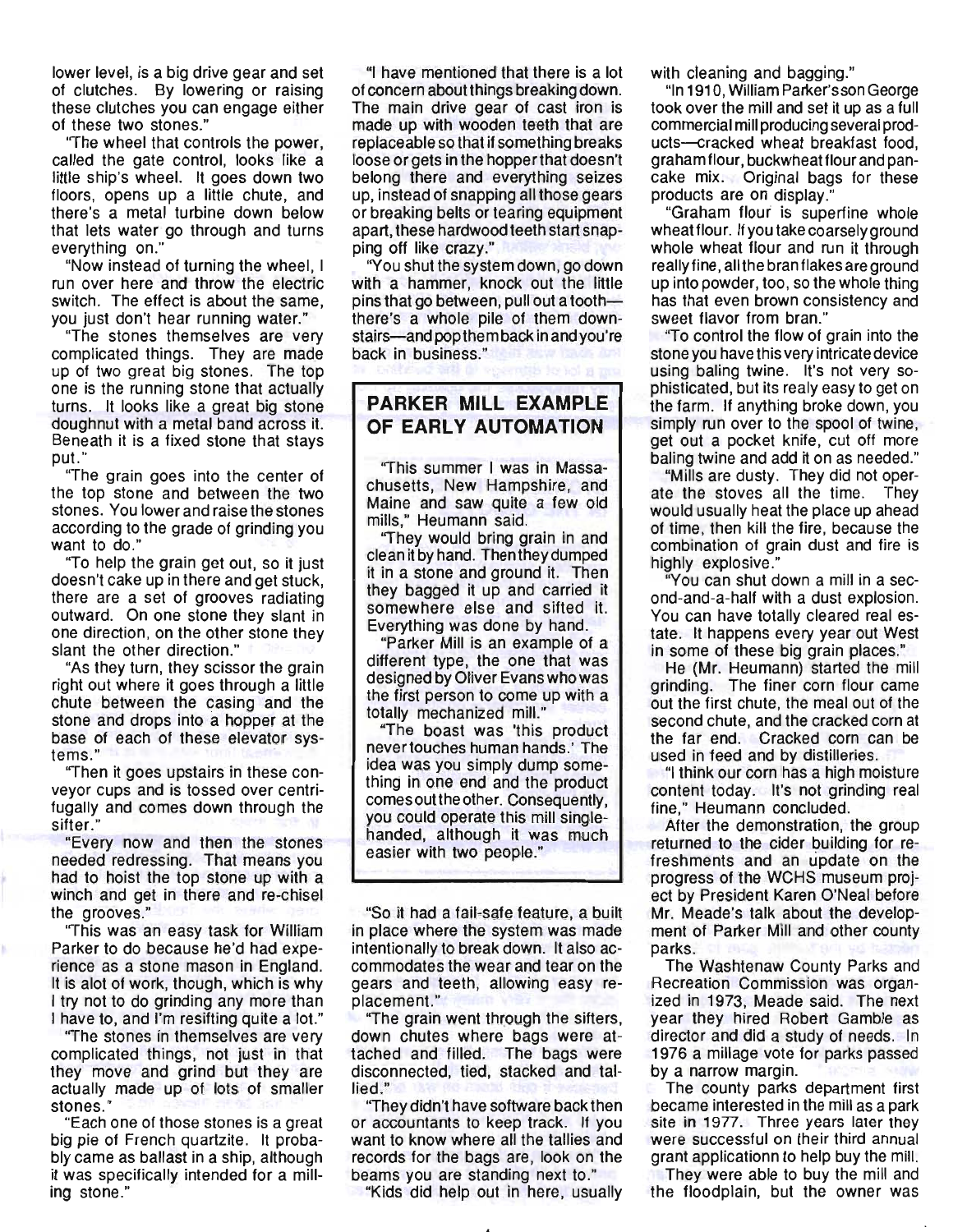unwilling to sell the upland portion with the house. They are able to lease it, however, for \$1 a year until and unless it is developed.

When William Fleming built a sawmill on the site in 1824 it was the first mill in the county. It probably operated into the 1840s Meade said.

The Parkers came from Buckinghamshire, England in the 1860s and started to build their mill in 1873. Their farm house, built in 1885, is modeled after an English house.

A third building on the mill site is a log cabin moved from across the road. It was built in the 1880s to house a hired man. It is believed to be made partly of materials from the original Fleming sawmill.

In the past, cars had collided with the grist mill building, said to have been only about 18 inches from the road.

Last year the county was finally able to get the road relocated away from the corner of the main building and a new bridge built to replace the deteriorating 1924 bridge.

The county employed Amish craftsmen from Indiana to restore the mill which is now painted the original yellow ocher color.

During the roadwork the creek was relocated and the headrace extended to the stream in case it becomes possible to rebuild the dam and mill pond in the future.

Meade hopes that it will be possible to rebuild the dam as well as build a visitors center with more interpretation about county mills.

Between the mill and the river, the county parks also lease from the City of Ann Arbor, Forest Park, 19 acres of riverine habitat, where Meade would like to see a nature trail developed.

## **CLIFFORD PIANO COMPANY?**

Does anyone have any information regarding a Clifford piano? It has "Chicago-Ann Arbor" stenciled on it. Was there such a company making pianos in Ann Arbor? Any information can be relayed by leaving a message at 662-9092.

#### **CERTIFICATES OFFERED**

Hand-lettered certificates are offered free of charge, framed if desired, by WCHS to organizations for milestone anniversaries. Information call 663- 8826.

#### **WCHS RECOGNIZES TWO CHURCH ANNIVERSARIES**

President Karen O'Neal presented two WCHS anniversary certificates in recent months - to the First Unitarian Universalist Church of Ann Arbor last May on its 125th Anniversary and to Bethel United Church of Christ in Freedom Township in September on its 150th year.

The Ann Arbor Unitarian Church was founded May 14, 1865, although the Universalists with whom they are now combined had had a church for a time beginning in 1835 in Ann Arbor.

The former Unitarian Church at State and Huron Streets was built in 1882 during the 20-year ministry of Dr. Jabez T. Sutherland and his wife, Eliza. In

1946 the Unitarians moved to their present location at 1917 Washtenaw Avenue.

Bethel Church, south of Pleasant Lake in the Manchester area, is one of twenty-some founded by the intrepid pioneer German missionary, the Reverend Friedrich Schmid, who came to Washtenaw County in 1833.

The congregation, organized in 1840, occupied a log church from 1845-57, a wood frame church from 1857-1909 and the present fieldstone church since then at Bethel Church and Schneider Roads.

A State of Michigan historical marker was dedicated there September 23.

# **KEMPF HOUSE PLANS BROWN BAG LUNCHEON LECTURES**

Roz Peachworth will demonstrate making dried wreaths at Kempf House, 312 S. Division Street, from 1-4 p.m. Saturdays, October 13, 20 and November 10. Ms. Peachworth is a member of the Allmendinger family who once manufactured parlor organs in Ann Arbor.

Nancy Feldkamp will exhibit her paintings of country barns 1-4 p.m. on Saturday, October 27.

The house will also be open 1-4 p.m. Sundays and 10 a.m.-3 p.m. Wednesdays, beginning October 17



## **HELPDECORATEATREEFOR FUN, WCHS PROFIT**

We, along with other non-profits, have an opportunity to decorate a Christmas tree at Englander, Triangle Furniture store. Decorating will take place the Monday and Tuesday before Thanksgiving.

The store will give us \$100.00 toward decorations. The public will then be invited to vote for their favorite tree. "Voting" will be done by putting a dollar in an envelope at the store.

In December, the votes will be counted and WCHS will receive all cash ballots deSignated for our organization. If we get the most votes, we can win \$1000.00.

We need people willing to help with this project. We also need a creative mind to plan the decorations that will win the \$1000! Please call Karen O'Neal, 665-2242.

for a brown bag lunch lecture series from 12:15 - 12:50 p.m. Listeners bring their own lunches.

October 17 ProfessorCarlton F. Wells will talk about poet Robert Frost. October 24, Louisa Pieper's topic will be the Ann Arbor Historic District Commission. October 31, Adelaide Karsian will tell Halloween stories.

November 7, Percy O. and Frances A. Danforth will talk about "Dry Bones" and November 14, Mrs. Edith Kempf about the first Kempfs in Ann Arbor.

# **"WHAT IS IT?" GAME OFFFERED SCHOOLS AND GROUPS**

WCHS offers a traveling exhibit of small artifacts set up as a humorous "What is it?" game to schools for children and another for adults.

They are available for classes and meetings subject to volunteer availability. For information call Arelene Schmid, 665-8773.

## **WCHS SEEKING GRANT**

WCHS has applied for a \$16,000 Michigan Equity Grant to help pay for heating-cooling-humidity control in the museum. Total cost is estimated at \$27,000 with the contractor donating \$6,000 labor and WCHS paying \$5,000, if the grant is forthcoming.